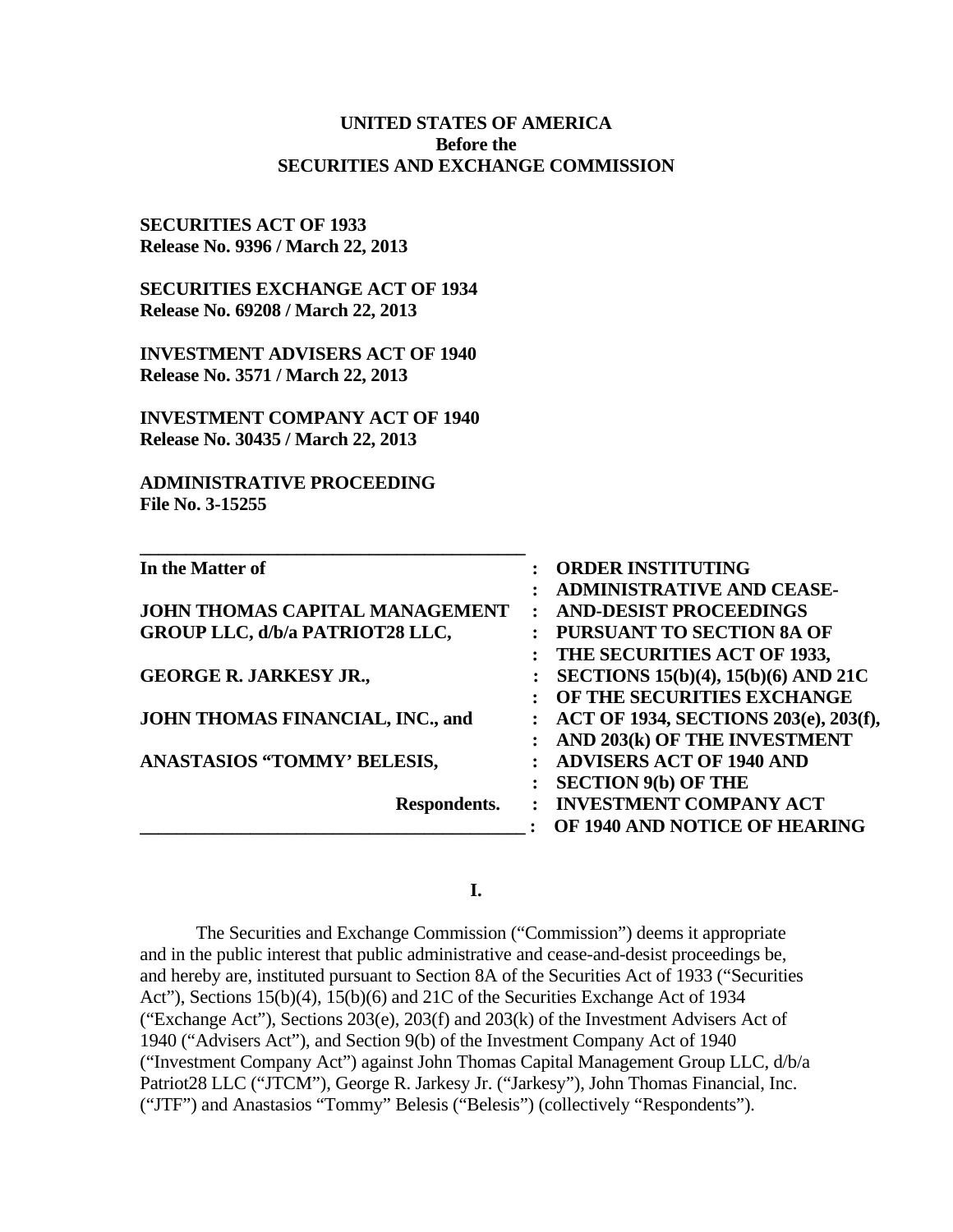After an investigation, the Division of Enforcement alleges that:

# **A. SUMMARY**

1. This case concerns fraudulent conduct by Jarkesy, the manager of two hedge funds formerly known as the John Thomas Bridge and Opportunity Fund LP I ("Fund I") and John Thomas Bridge and Opportunity Fund LP II ("Fund II," collectively the "Funds"), and the Funds' adviser, formerly known as JTCM. As alleged herein, Jarkesy also elevated the interests of Respondents JTF and Belesis over those of the Funds by steering millions of dollars in bloated fees to the broker-dealer.

2. Jarkesy and JTCM launched Fund I in 2007 and Fund II in 2009. Since September 2011, the Funds have been known as Patriot Bridge and Opportunity Fund LP I and LP II and the adviser has been known as Patriot28 LLC.<sup>1</sup>

3. The Funds invest in three asset classes: bridge loans to start-up companies; equity investments principally in microcap companies; and life settlement policies. The Funds' assets under management peaked at approximately \$30 million at the end of 2011.

- 4. Among other things, Jarkesy and JTCM:
	- a. recorded arbitrary valuations without any reasonable basis for certain of the Funds' largest holdings, thus causing the Funds' performance figures to be false and misleading and their own compensation to be falsely inflated;
	- b. marketed the Funds on the basis of false representations about, among other things, the identities of their auditor and prime broker; and
	- c. breached their fiduciary duty of full and fair disclosure to the Funds by failing to disclose their repeated favoring of the pecuniary interests of Belesis, the chief executive officer of JTF, and JTF, which served as the Funds' placement agent.

5. While they shared the same brand name, JTCM (the adviser) purported to be wholly independent of JTF (the placement agent).

6. Notwithstanding representations that he was "responsible for all of the investment decisions" of the Funds, Jarkesy capitulated to Belesis' aggressive demands regarding certain investment decisions. JTCM's purported independence from JTF was a

 $\frac{1}{1}$  This Order Instituting Proceedings will refer to the Funds and the adviser by the names they used at their inception.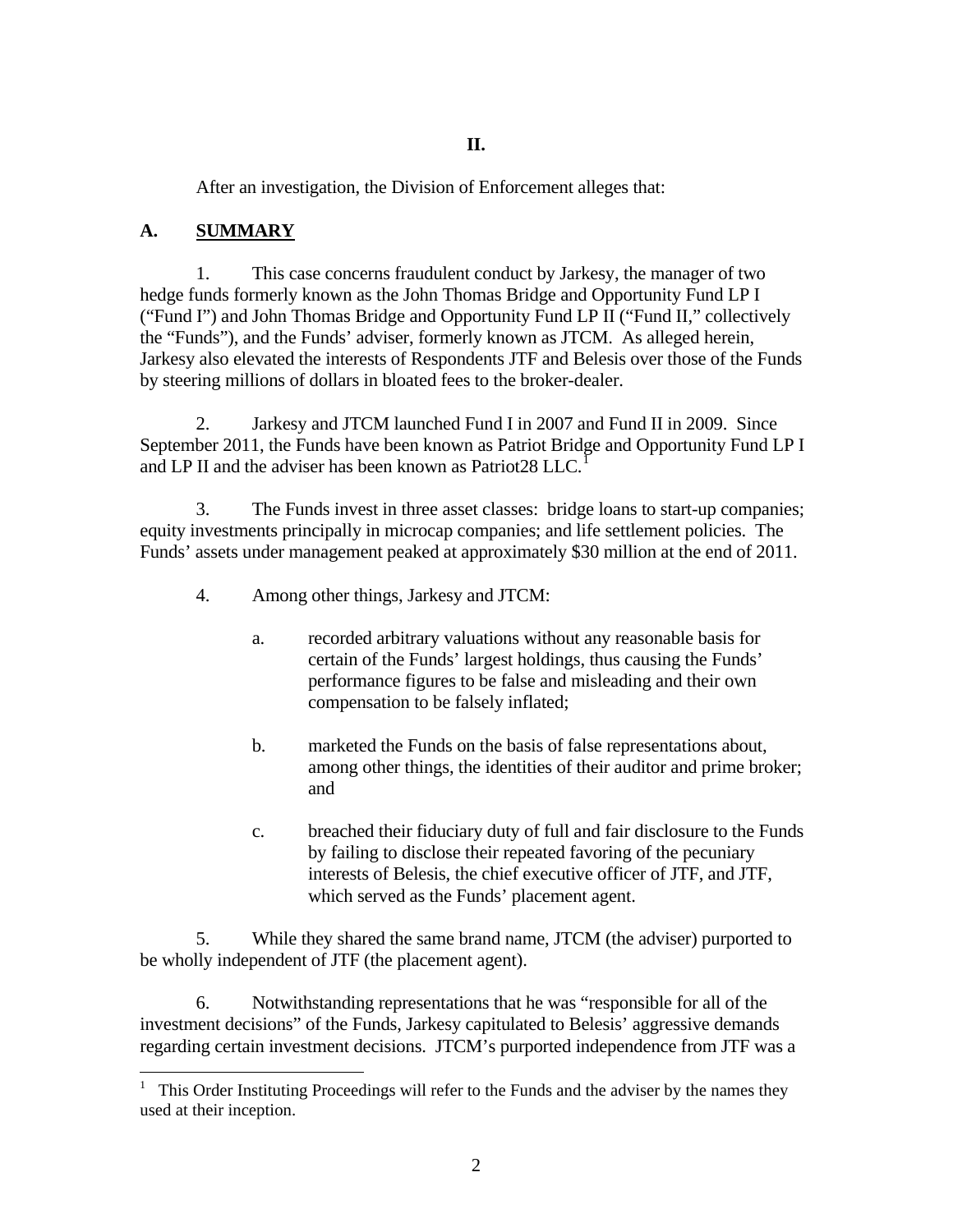sham designed to enrich Belesis at the expense of the Funds, and to insulate him from future accusations of wrongdoing.

7. In addition to capitulating to Belesis' demands regarding certain Fund activities, Jarkesy and JTCM abandoned their fiduciary duty to the Funds by negotiating arrangements whereby borrowing companies would divert large fees to JTF and Belesis using proceeds received from the Funds. For example, in connection with certain bridge loans made by Fund I, Belesis (acting through JTF) received hundreds of thousands of dollars in "fees" for providing little or no services.

8. Jarkesy and JTCM placed the interests of Belesis and JTF above the interests of the Funds, thereby violating the fiduciary duty that they owed to the Funds. For example, after being berated by Belesis for not delivering enough fees, Jarkesy promised him in an email in late 2009, "*We will never retreat we will never surrender and we will always try to get you as much [fees] as possible, Everytime [sic] without exception!*"

# **B. RESPONDENTS**

9. Respondent JTCM is an unregistered investment adviser that serves as the general partner of two hedge funds, John Thomas Bridge and Opportunity Fund LP I and John Thomas Bridge and Opportunity Fund LP II. It is based in Houston, Texas.

10. Respondent Jarkesy, age 38, of Tomball, Texas, is the manager of JTCM. In that capacity, Jarkesy purportedly controls all operations and activities of JTCM and the Funds. Jarkesy is a frequent media commentator, a radio talk show host, and the founder of the National Eagles and Angels Association, an organization designed to introduce investors to start-up companies in need of financing.

11. Respondent Belesis, age 38, of New York, New York, is the founder and chief executive officer of JTF, which is based in New York. Until late 2011, JTF was the primary placement agent for the Funds, and was one of several broker-dealers that executed equity trade orders for the Funds. Belesis and Jarkesy became acquainted in 2003.

12. Respondent JTF is a broker-dealer registered with the Commission and a member of the Financial Industry Regulatory Authority ("FINRA"). Approximately 125 registered representatives are associated with the firm. JTF is wholly owned by ATB Holding Company LLC, which is controlled by Belesis. JTF offers brokerage and investment services, investment banking services and private wealth management.

## **C. FRAUD ON THE FUNDS**

## **Background**

13. Jarkesy created JTCM as an unregistered investment adviser in 2007 to serve as the adviser to Fund I. The venture grew from Jarkesy's prior successes with bridge loan financings.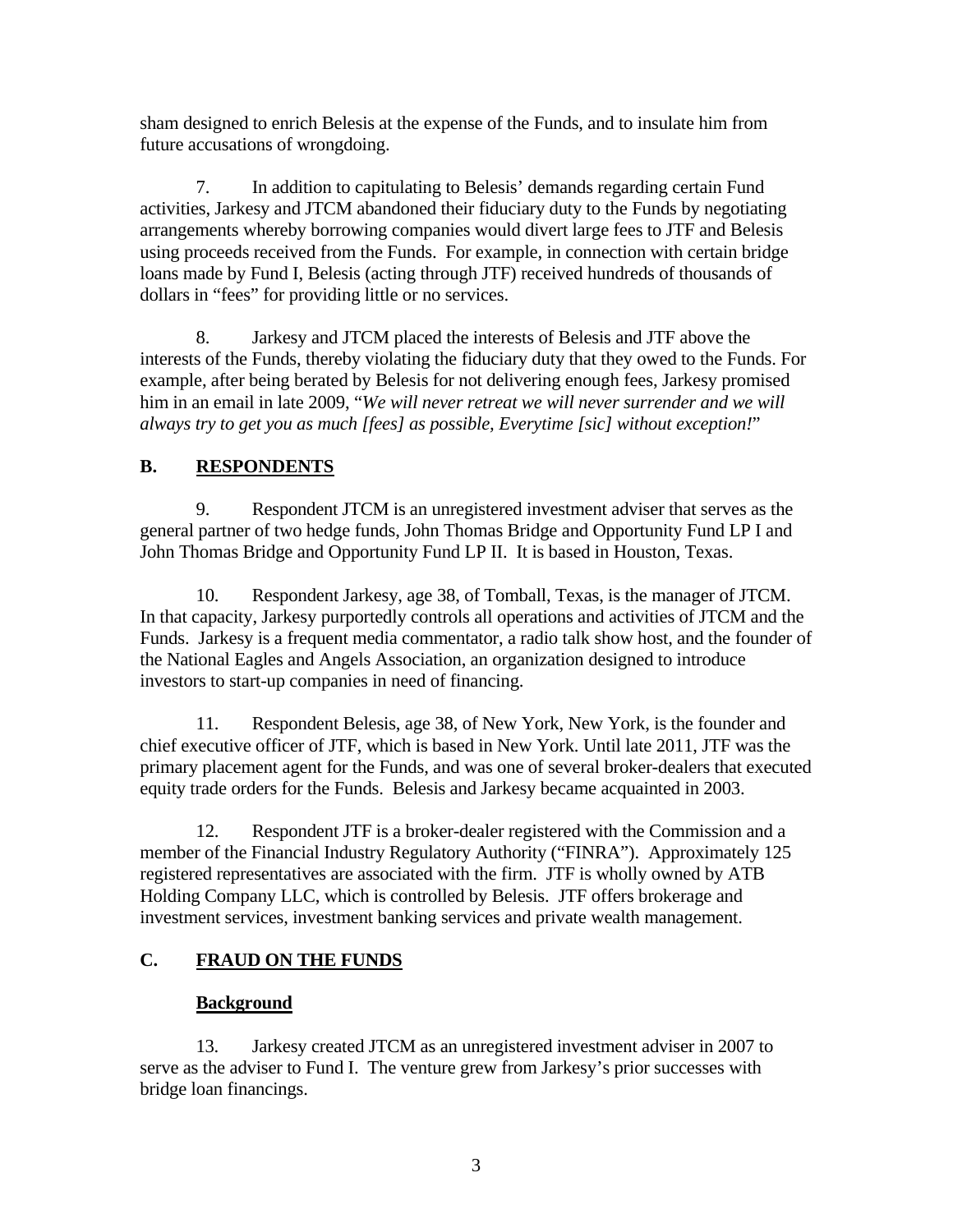14. In 2009, Jarkesy and JTCM formed a twin fund: Fund II. With the termination of Fund I scheduled for 2012, Fund II was formed in order to hold certain longer-term investments, including life settlement policies that had not matured. Initially, Fund II was structured to solicit foreign investors but when none bought shares, JTCM opened Fund II to domestic investors.

15. Jarkesy and JTCM purport to invest the Funds in three asset classes: (i) equity investments, including shares of stock, options and warrants, mostly in speculative microcap companies that are either not traded publicly or thinly-traded over the counter; (ii) bridge loans to public and non-public growth-stage companies; and (iii) life settlement policies. Although only Fund I is invested in life settlement policies, Fund II is invested in Fund I.

16. The Funds' limited partnership agreements ("LPAs") with shareholders provide that publicly traded securities will be valued at market price, dealer-supplied prices or by pricing models, but that Jarkesy may exercise his discretion in adjusting the values of both public and non-public holdings. The LPAs also provide that Jarkesy, as manager, has the discretion to value the Funds' non-publicly traded holdings as he "may reasonably determine." The Annual Financial Statements JTCM provided to investors, which included the independent auditors' report, stated that JTCM "records its investments at fair value" and had adopted Financial Accounting Standard 157 for purposes of valuation of the Funds' holdings, although JTCM has no records of its pricing analysis to support its valuation.

17. Jarkesy, as the manager of JTCM, was solely responsible for ensuring that the values assigned to the Funds' investments were consistent with representations in the LPAs.

18. The Funds' former administrator calculated the Funds' monthly net asset value based on valuation data provided by JTCM and Jarkesy. The administrator explicitly defined itself as a "scorekeeper" that did not independently analyze or verify the valuation data it was provided.

19. The Funds' former independent auditor expressly limited the scope of its valuation work to verifying that the Funds had correctly recorded the price of publicly traded securities; the auditor did not verify the valuation Jarkesy and JTCM assigned to non-publicly traded holdings. In practice, Jarkesy often invoked his discretion in order to misprice certain of the Funds' holdings.

20. Each Fund has a lock-up period. Fund I's lock-up period was five years and was scheduled to expire in September 2012, when the Fund was to terminate. At that time, Jarkesy and JTCM were expected to distribute its assets in cash and/or in kind, although distribution was incomplete by the end of December 2012. Fund II's lock-up period is four years and Fund II is scheduled to terminate no later than 2019. With Jarkesy's consent and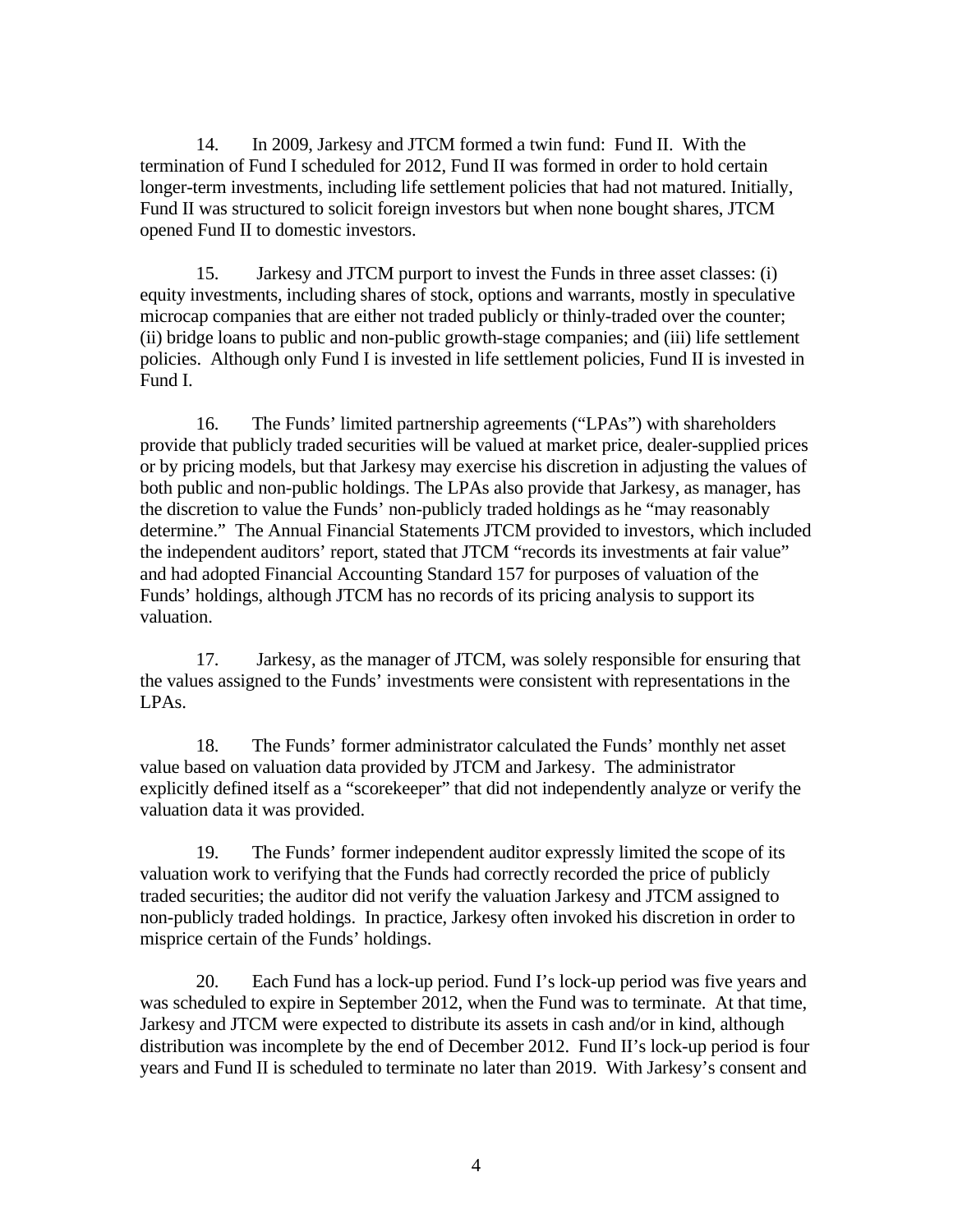at his discretion, and provided they pay a penalty fee, investors can redeem their shares before the respective lock-up periods expire.

21. JTF had several roles relating to the Funds, although JTF and JTCM purported to be wholly independent. JTF served as the primary placement agent for solicitation of investments in the Funds; it served as the investment bank for some of the companies that received bridge loans from the Funds; and it acted as the broker for many of the Funds' equity trades. To date, JTF has received millions of dollars in fees related to the Funds.

22. At the end of 2011, Jarkesy valued Fund I at approximately \$18 million to \$20 million and Fund II at approximately \$10 million. The Funds' auditor reported Fund I's "total return since inception" was twenty-four percent. Together the Funds have approximately 120 investors.

23. Under the applicable LPAs, Jarkesy earns an incentive fee only after investors earn a nine percent return. After that, he earns a twenty percent incentive fee on any profits above the first nine percent. In addition, he earns a two percent management fee to cover operational costs of the Funds, including his own expenses, such as travel. To date, JTCM has received at least \$1.3 million in management fees, and Jarkesy has received at least \$260,000 as an incentive fee with more than \$500,000 additionally accrued for his incentive but not yet paid.

## **Jarkesy's Baseless Valuation of Fund Holdings**

24. Investors in the Funds received monthly statements indicating the value of their shares and gains or losses compared with previous time periods. Investors' monthly statements did not identify the Funds' holdings or the values of each of the Funds' positions, however the value of each investor's shares was derived from a portion of the Funds' overall values.

25. Jarkesy and JTCM misrepresented the value of shareholders' investments in the Funds, which were based on an arbitrary and *ad hoc* methodology that differed from disclosures in the LPAs. As alleged more fully herein, Jarkesy's and JTCM's misrepresentations included incorrect valuations of the Funds' equity positions in certain companies, incorrect valuations of the Funds' short-term notes provided to other companies, and misvaluing of at least two of the Funds' life settlement policies.

26. JTCM's internal monthly holdings reports identified the Funds' holdings and the values of each position. The holdings reports served as the basis for valuing investors' Fund shares, which JTCM reported to investors on monthly statements. In addition, JTCM used the internal holdings reports to establish the Funds' performance, which was shared with existing and prospective shareholders. Finally, the net asset values of the Funds were the basis for calculating Jarkesy's management and incentive fees, which were deducted from the Funds.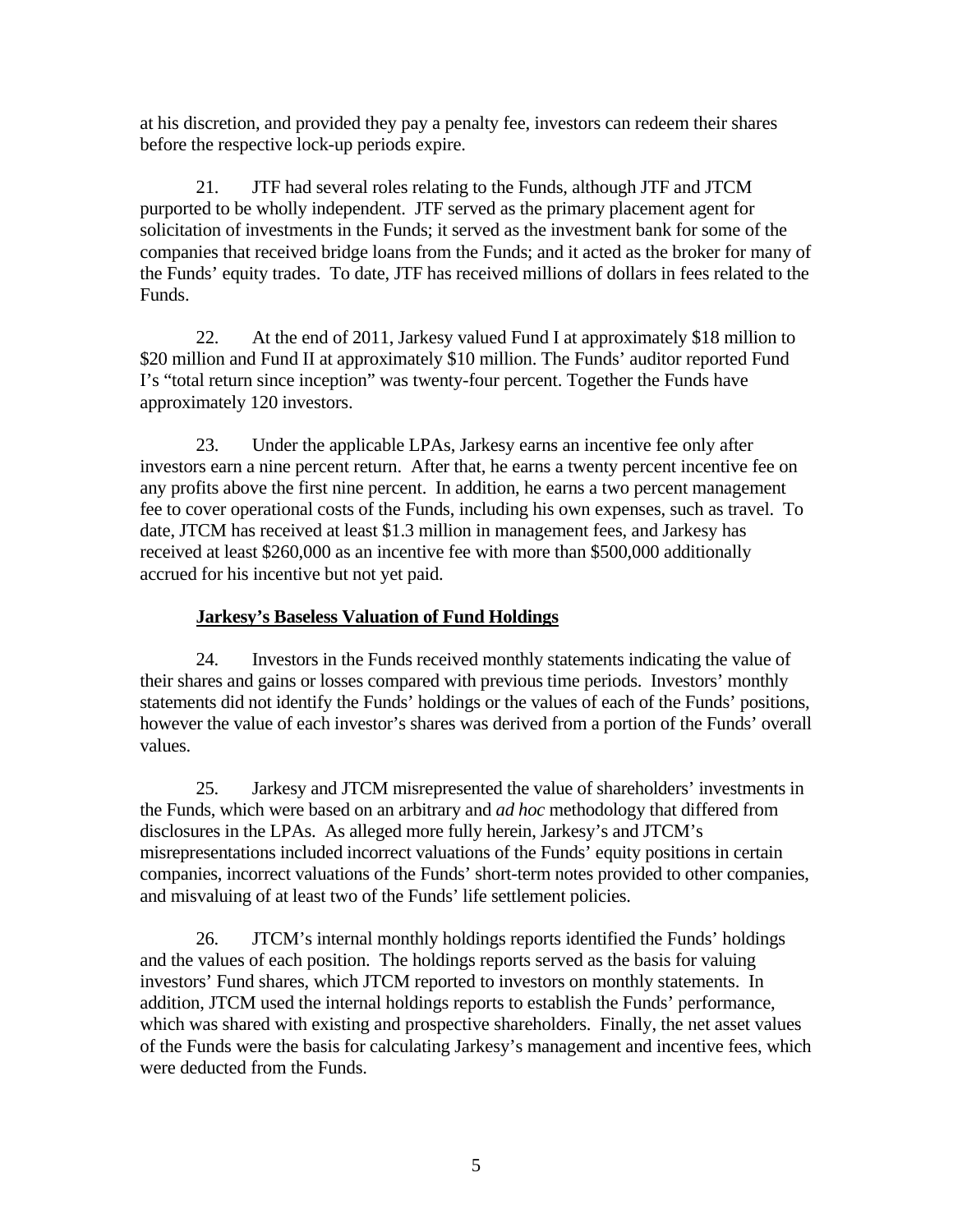27. For certain of the Funds' holdings, Jarkesy arbitrarily inflated valuations, causing his management and incentive fees, and the valuation of investors' shares, to be materially overstated. Specific examples are provided below.

## Company A: An Invented and Inconsistent Valuation

28. Company A was formed in April 2010 when Company C, a company in which the Funds had invested, merged with a third company.

29. JTF and Belesis had a long-standing relationship with Company C. JTF had raised substantial amounts of capital for the company through numerous private placements.

30. Jarkesy and JTCM first invested the Funds in Company C in 2009, when Fund I extended a bridge loan to the company. That loan was repaid, and another one was made at the end of the year. From that point on, neither of the Funds' loans to Company C was repaid; instead, the Funds received allotments of penalty shares of Company C and then Company A after the merger. In 2010, the Funds' positions in Company A had grown disproportionately to their other holdings so that nearly a third of each Fund's assets were invested in Company A.

31. By late 2010, the Company A position grew to a paper value of more than \$8 million in Fund I, and more than \$2 million in Fund II, or nearly a third of each Fund's values.

32. In various versions of JTCM's internal monthly holdings statements for the same time period, Jarkesy's valuations of Company A's equity position were inconsistent, such as with two versions of the January 2009 holdings statement that valued the Company A position at seventy-five cents and \$750,000.

33. On JTCM's internal monthly holdings statements, Jarkesy recorded large swings in Company A's share value – ranging from more than three dollars per share in August 2010 to ten cents in December 2010 – that did not pertain to any underlying change in Company A's prospects or financial condition, and that he could not otherwise explain.

34. In addition, Jarkesy's valuation of Company A's shares was inconsistent across versions of the monthly holdings statements for the same period. On some versions of the same month's statement, Jarkesy listed Company A as either ten cents or one dollar per share. For at least one month, Jarkesy listed Company A's per-share value for Fund I differently than he listed it for Fund II.

35. The conflicting and inconsistent valuation of Company A was exacerbated in May 2011 by a typographical error made by JTCM's controller, who accidentally entered the value at two cents per share when it should have been sixty cents. After the error, Jarkesy retained an outside consultant to confirm his valuation.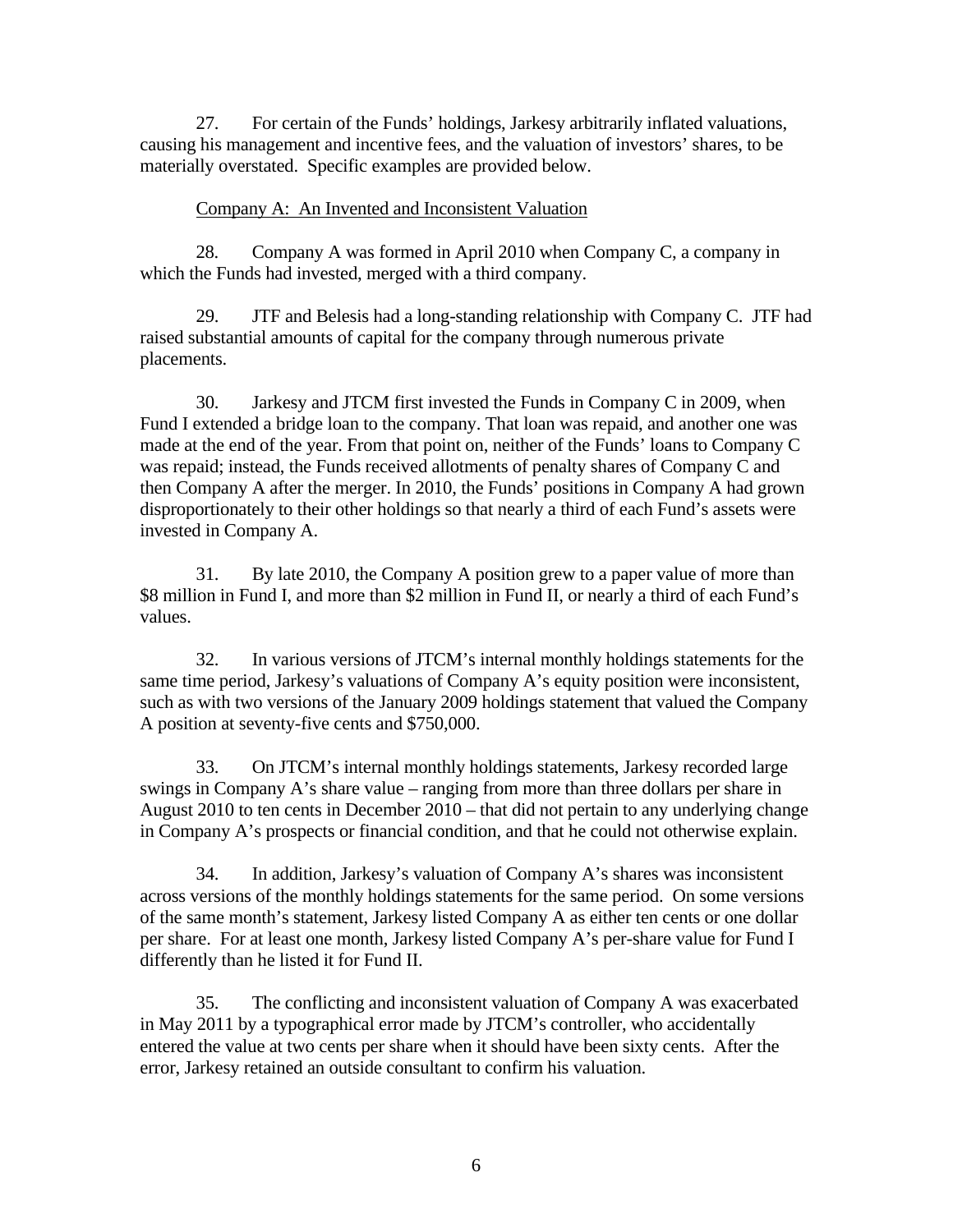36. The outside consultant, however, disregarded actual data and based its valuation on the assumption that Company  $A - a$  deeply troubled company that had never earned a single dollar – would generate \$61 million in revenue in 2011.

37. In June 2011, shortly after receiving the consultant's report, Jarkesy wrote off the Funds' investment in Company A.

38. Jarkesy's valuations of Company A shares were arbitrary and inconsistent with Jarkesy's obligation to use his discretion to make reasonable valuation determinations as disclosed in the LPAs, and resulted in the recording of unreasonable and unsupported valuations on JTCM's monthly holdings reports. The phony valuations on the monthly holdings lists served as the basis for valuing shareholders' individual positions in the Funds, which were reported to them on monthly statements. Performance results for the Funds, and management and incentive fees for the adviser and manager, also were derived from the baseless and unreasonable values Jarkesy recorded on the monthly holdings lists.

## Company B: Jarkesy Hired Promoters to Boost the Share Price

39. In 1996, Jarkesy personally invested in a publicly traded shell company (the "shell") that, after a later merger, would become Company B. Jarkesy was chairman of the board of directors of the shell; in 2007, when he formed JTCM and the Funds, he stepped down as chairman but remained a director.

40. Jarkesy and JTCM invested approximately \$200,000 of the Funds' money in the shell in late 2009, and the Funds became the shell company's controlling shareholders. The shell merged with a small, private oil and gas company in the summer of 2010 to form Company B, a microcap oil and gas exploration company. The Funds owned approximately twenty-five percent of Company B's unrestricted stock after the merger, which Jarkesy valued by reference to its publicly quoted share price. At the time, public trading of Company B's shares in the over the counter market had only recently commenced and was extremely thin.

41. Between November and December 2010, Company B's share price jumped from \$1 to \$4. Accordingly, Jarkesy revalued the position on JTCM's monthly holdings reports, causing a material improvement in the Funds' performance. The beneficial spike in Company B's stock price did not, however, correlate to any disclosed corporate event.

42. About a year later, in late 2011, Jarkesy testified under oath that the sudden increase in Company B's stock price may have been due to a bank extending a loan to the company, thereby indicating to the marketplace that Company B had upside as a company. No such bank loan was extended to Company B between November and December 2010, when its share price jumped.

43. Jarkesy was in fact directly responsible for orchestrating the increase in Company B's share price at the end of 2010 through a promotion campaign he financed using money in Fund I's bank account. In December 2010, he authorized at least three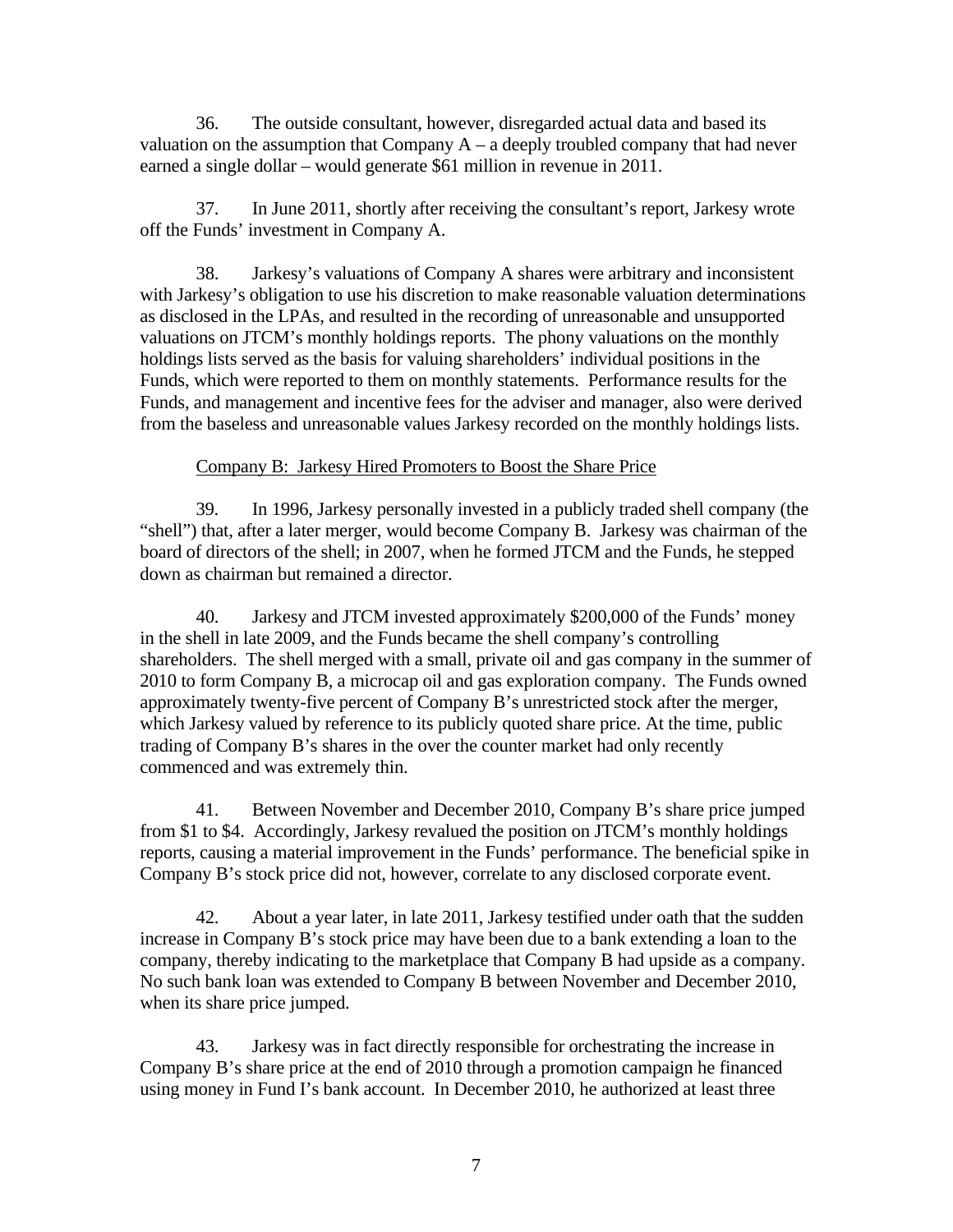wire transfers totaling \$35,000 from Fund I's bank account to a promotional firm he selected to tout Company B and its stock.

44. Jarkesy's transfers from Fund I to the promoter coincided with the jump in Company B's share price. As a result, Jarkesy was able to record unreasonable and unsustainable valuations for the Funds' Company B shares at the same time he was writing down the value of the Company A holding, thus stabilizing the Funds' year-end performance.

45. Jarkesy also manipulated the value of Company B's shares in JTCM's records in other ways. For example, at a time when the market – and Jarkesy – valued Company B shares at \$1 each, he sold 300,000 shares from Fund I to Fund II at twenty-two cents per share. Then, after the shares had been transferred to Fund II, he re-valued them in Fund II at \$1 per share.

46. Jarkesy also recorded values for Company B's warrants held by the Funds that were inconsistent with the valuation methods disclosed in the LPAs. Between August and December 2010, his values for the warrants ranged from twelve cents to \$6.92. While a warrant's value often correlates with the value of the stock, which for Company B increased from \$1 to \$4 during that time period, it rarely rises higher than the value of the stock, particularly in the case of a speculative penny stock. Jarkesy's work papers for his valuation of Company B warrants reflect that he calculated the value based on an inaccurate share price, which therefore generated warrant values inconsistent with the methods disclosed in the LPAs.

47. Furthermore, Jarkesy's accounting for the Funds' holdings of shares of Company B are at odds with Company B's filings with the Commission. Company B reported a reverse stock split effective in September 2010, but the Funds' holdings reports for August 2010 prematurely reflected the reverse split and thereby enabled Jarkesy to record a premature benefit from the reverse split.

## Company D: Jarkesy Also Hired Promoters to Boost Share Price

48. Company D is a publicly traded microcap company in which Jarkesy invested both personally and on behalf of the Funds. Until February 2012, Jarkesy was a director of Company D.

49. Jarkesy, as a director of Company D, voted to hire three different promotional firms in early 2011 to promote the company. Jarkesy paid the promoters directly from Fund I's bank account and with cash that Fund II loaned to Company D that was earmarked for paying promoters. In addition, the promoters were compensated with Company D shares.

50. As with his use of Fund money to finance the Company B promotional campaign, Jarkesy's direct and indirect financing of Company D's promotion with Fund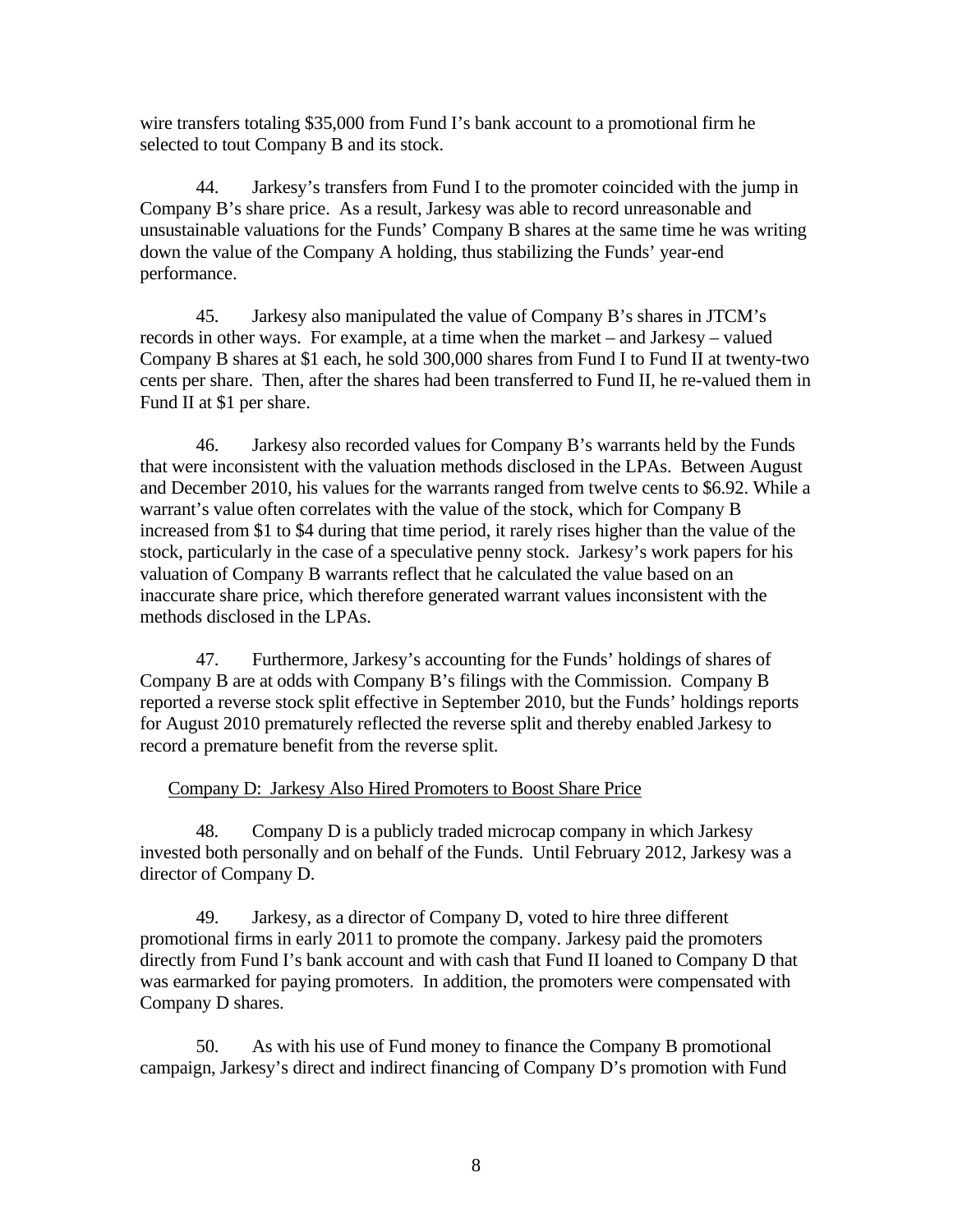assets was designed to boost the value of the Funds' large equity positions in Company D and maintain the Funds' overall performance.

51. The promotional campaigns that Jarkesy financed with Fund money had the effect of enhancing Jarkesy's own remuneration. If the promotional campaigns were successful in raising the share prices for publicly traded holdings of the Funds, such as Company D and Company B, then the Funds' valuation would increase – along with Jarkesy's compensation, which was based on the Funds' value and performance.

52. Jarkesy also used cash from the Funds to make several short-term bridge loans to Company D. Throughout 2010, Jarkesy valued \$1.3 million of these loans at par in Fund I's portfolio. In reality, Company D – as disclosed in its 2010 Form 10-K filed with the Commission – had defaulted on those loans as of December 31, 2009. As a result, Fund I's valuation falsely reflected a par value for the loans when at best, the position would have been worth the value of whatever penalty shares the Fund expected to receive in exchange for repayment of the loans.

## Life Settlement Policies: Inconsistent Values in Fund Documents

53. Jarkesy and JTCM purchased twelve life settlement policies in Fund I. When the first policy paid off on the death benefit in the spring of 2011, the proceeds were distributed to investors. The Funds acquired the life settlement policies, and assumed responsibility for payment of their premiums, to obtain the payouts that would occur upon the death of the individuals covered by the policies.

54. Jarkesy claimed – and told at least one Fund investor – that JTCM retained one of his former business associates to value the life settlement policies using a Milliman model, an industry standard valuation tool used to calculate the net present value of policies. The associate purportedly inputted life expectancies provided by third-party agencies, which he then used to generate the value of the policies. However, the Funds' former auditors' work papers indicate that it was Jarkesy, not his associate, who valued the life settlement policies using the Milliman model. Thus, investors received different information about who was responsible for the valuation of the assets meant to hedge the Funds' risky, speculative investments, undermining the reliability of what was represented to be the conservative side of the Funds.

55. Between February and March 2010, JTCM's internal documents showed that the values of two of the life settlement policies more than doubled, one rising from \$900,000 to nearly \$2.6 million and the other increasing from \$526,000 to \$1.4 million. In calculation tables JTCM purportedly used to value the policies, however, no such increase was indicated. The internal documents, which are inconsistent with the calculation tables, were the basis of monthly statements that were sent to investors.

56. Jarkesy has explained that the two life settlement policies were revalued based on a suggestion from the Funds' former auditor. However, the auditor's suggestions would have changed the values by approximately three percent, while Jarkesy's baseless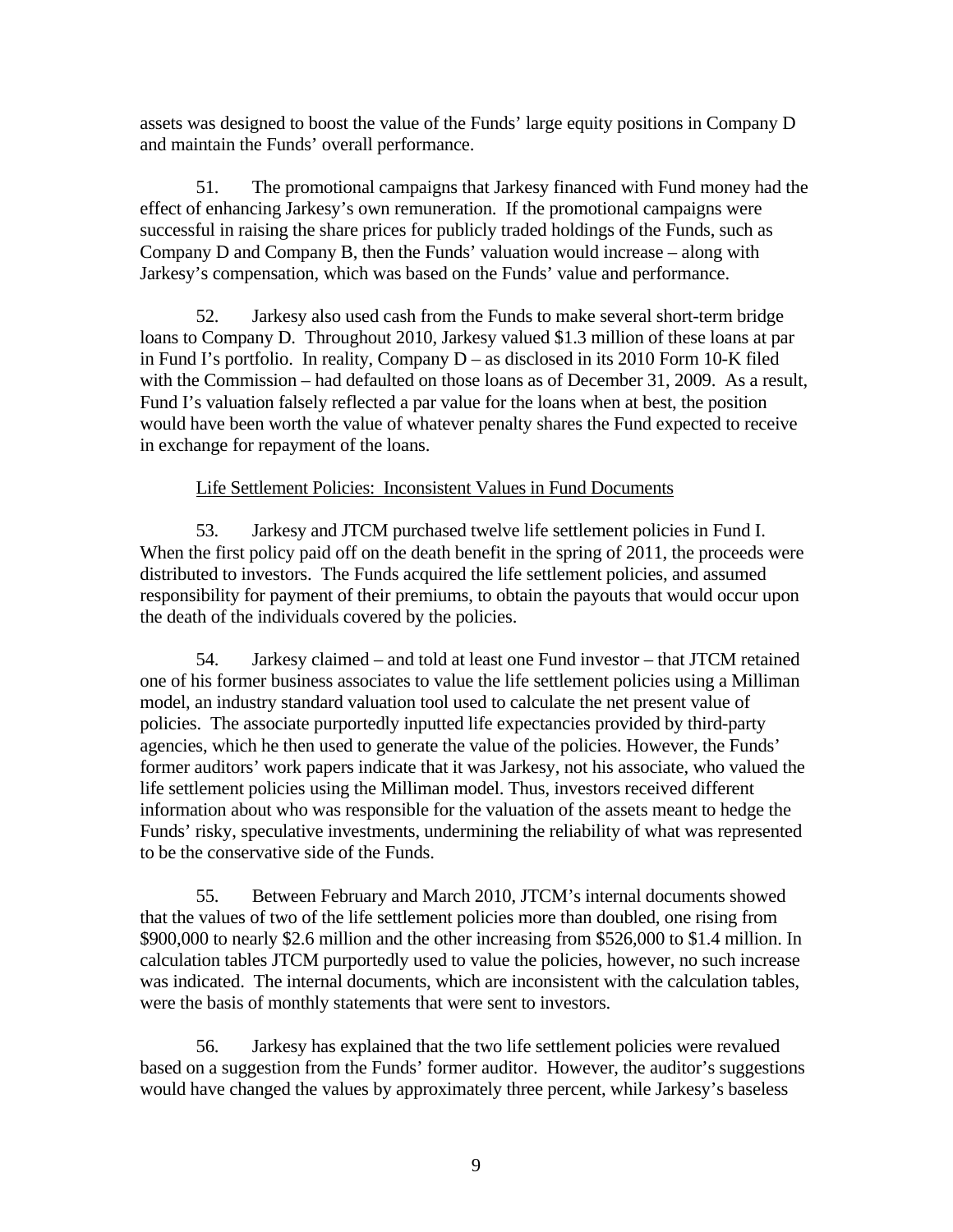changes resulted in increasing the two policies by 167 percent and 184 percent, respectively, thereby increasing the Funds' overall asset value by nearly twelve percent. Management fees payable to JTCM and Jarkesy, and Jarkesy's incentive fees, were correspondingly increased as a percentage of the overall asset value of the Funds.

## **JTCM's Sales Materials Contain Misrepresentations**

57. Jarkesy controlled all aspects of the creation of JTCM's marketing materials. JTCM's and Jarkesy's marketing materials for the Funds contained material misrepresentations about the Funds' performance, allocation of assets, and service providers – including prime broker and auditor – that Jarkesy included to create an appearance of legitimacy.

58. Jarkesy materially exaggerated aspects of JTCM's operations in sales and marketing materials, including that:

- a. JTCM engaged in "detailed legal and technical due diligence" before investing Fund assets when, in fact, such diligence consisted merely of cursory analysis conducted by Jarkesy, for example, his seeking free advice from academic or industry experts and investors in the Funds;
- b. JTCM employed many expert consultants when, in fact, Jarkesy had yet to hire his only in-house analyst at the time the literature was prepared;
- c. as manager, Jarkesy had more than 10 years of experience, "both years as a professional as well as years in the firm;"
- d. estimated annual returns of Fund I would be thirty percent; and
- e. no investment would exceed five percent of either Fund's value when, in fact, at least one investment (Company A and its predecessor company, Company C) exceeded a third of the value of each Fund in 2010.

## The Funds' Auditor was not KPMG

59. Investor updates and other marketing materials created by Jarkesy and JTCM between 2008 and 2010 identified KPMG LLP, among others, as the auditor of Fund I. Other marketing materials also identified KPMG as auditor for both Fund I and Fund II. Belesis and JTF marketed Fund I and Fund II to potential investors with the understanding that KPMG was the auditor of both Funds.

60. KPMG never audited Fund I.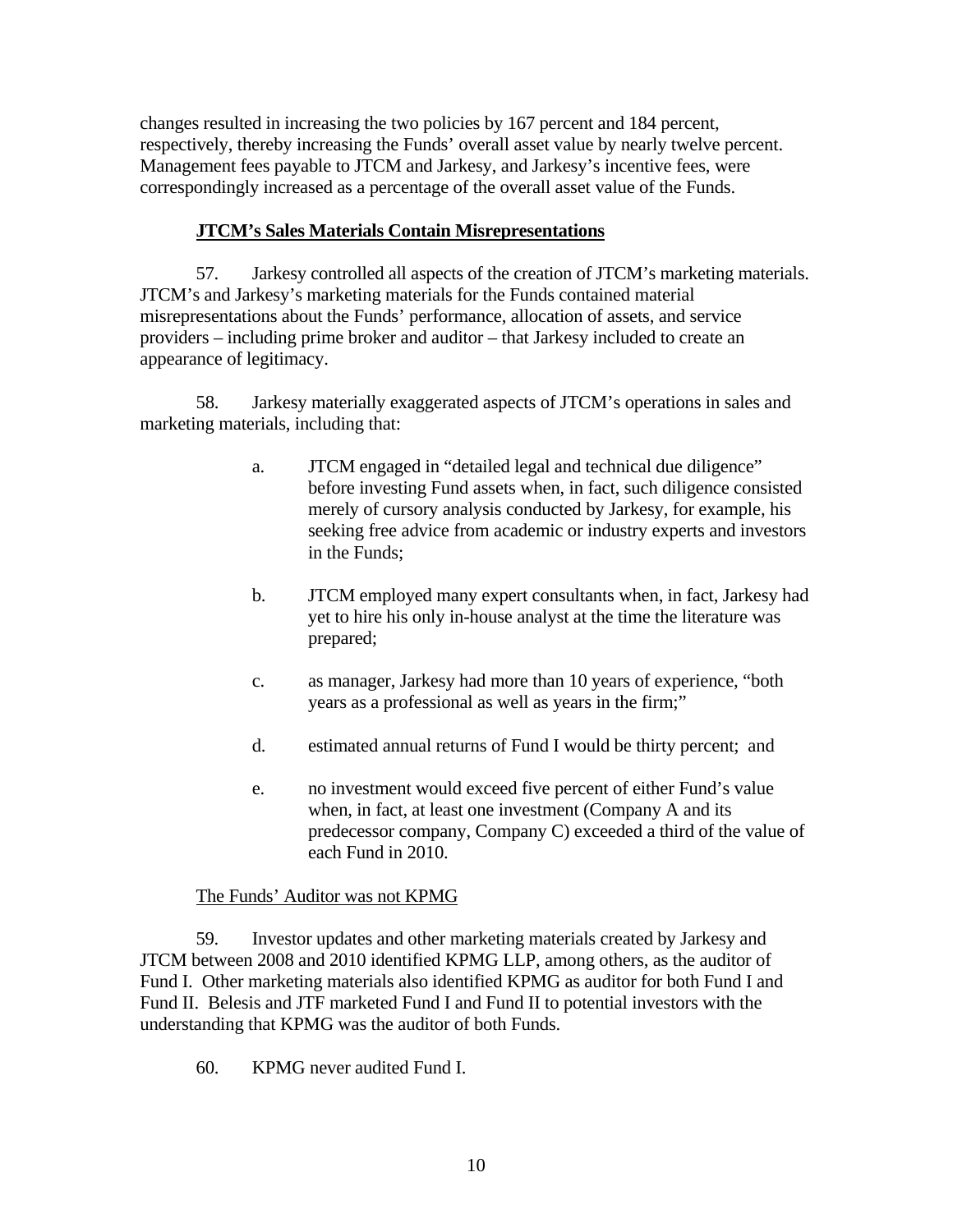61. KPMG also never audited Fund II. In 2009, Fund II was created as a vehicle for foreign investors and JTCM and Jarkesy retained KPMG's Cayman Island office for audit work. When no foreigners invested in Fund II, the Fund was opened to American investors and KPMG resigned without having done any substantive audit work.

62. One set of JTCM marketing materials for Fund I dated June 1, 2007, identified Malone & Bailey, P.C., now known as MaloneBailey LLP, as the auditor. MaloneBailey never audited either of JTCM's Funds.

63. Contrary to much of Jarkesy's and JTCM's marketing materials, neither KPMG nor MaloneBailey ever audited the Funds. The actual auditor of the Funds was a small Houston-based firm that resigned from the engagement in 2011.

## The Funds' Prime Broker was not Deutsche Bank

64. Jarkesy's and JTCM's marketing materials for the Funds identified Deutsche Bank, among others, as the Funds' prime broker. Deutsche Bank, however, never had a prime brokerage agreement with JTCM, and requested that the designation "prime broker" be removed from the private placement memorandum ("PPM") for Fund II, which had an inactive retail account at Deutsche Bank for six months in 2009.

65. After Deutsche Bank requested that the false designation of "prime broker" be removed from Fund II's PPM, JTCM and Jarkesy continued to falsely identify it as the Funds' prime broker in other marketing materials.

## The Undisclosed Role of Belesis and JTF in Fund Operations

66. JTCM – acting through Jarkesy, its manager – represented that it was solely responsible for managing the Funds. The only disclosed connection between JTF and JTCM was JTF's role as placement agent and potential broker-dealer for the Funds' securities transactions. There was no disclosure – or even suggestion – that JTF or Belesis would become involved in JTCM's and the Funds' investment activities.

67. To underscore the independence of JTCM and JTF, JTCM's website included a disclaimer indicating that other than using JTF as a placement agent, JTCM had no business relationship with JTF.

68. Belesis was aware of the disclaimer distancing JTCM from JTF because he used it as a model in an unrelated business venture.

69. In reality, Belesis frequently sought to intervene in the Funds' business decisions. As leverage, Belesis conveyed to Jarkesy – often in a profane and belligerent manner – that the millions of dollars invested into the Funds by JTF customers required Jarkesy to follow Belesis' instructions.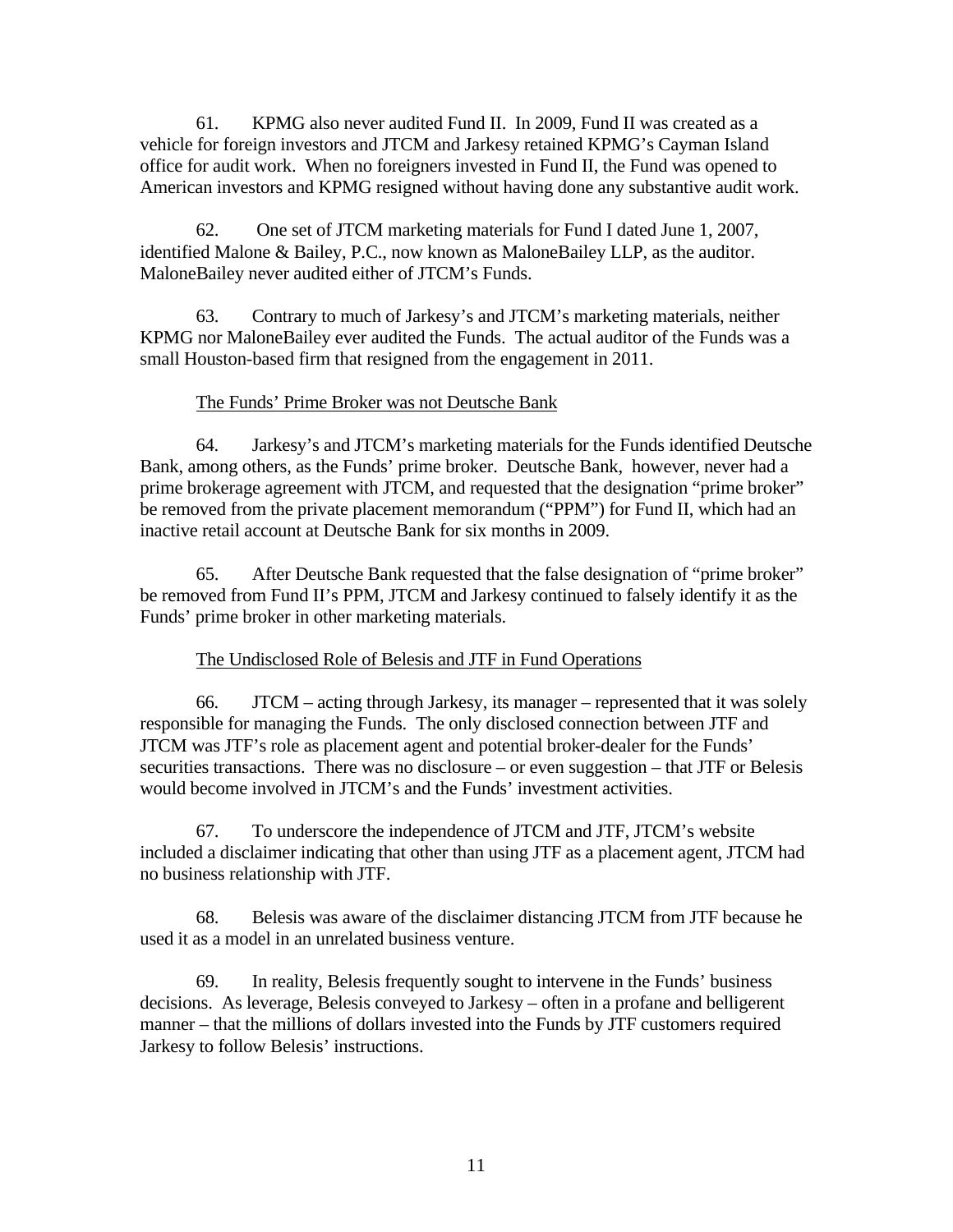70. In light of his improper meddling in the Funds' business, Belesis separately indicated to registered representatives at JTF that the independence of JTCM and JTF on paper would be a helpful fact in the event anything improper happened with respect to the Funds.

71. For example, Belesis – sometimes, but not always, in collaboration with Jarkesy – periodically guided how the Funds' money would be invested in Company A. Company A's chief executive officer requested that Belesis allocate Fund money to pay operating costs, including rent, payroll and payments to Company A's service providers. The Funds' bank records show debits to pay certain Company A expenses.

72. In some cases, Belesis' decisions regarding Company A, one of the Funds' largest holdings, overrode the decisions of Company A's corporate officers, who implored him to handle company affairs differently. As one example, Company A officers were displeased with Belesis' choice of chief financial officer for the company, who they thought required too high a salary.

73. As another example, Company A's officer complained that Belesis prematurely completed a stock purchase agreement that they had wanted to revise. However, Company A's officers had no choice but to accept Belesis' decisions about their company because of Belesis' influence over when, how and if money would flow to Company A from the Funds, the company's main source of capital.

74. Belesis also supplanted Jarkesy as the decision maker for JTCM in connection with certain of the Funds' investments in Company B. Indeed, Belesis' role was clear when the Funds extended a bridge loan to Company B and the proceeds were delayed in arriving at the company. The company president and chief executive officer addressed Belesis – not Jarkesy, the supposed exclusive manager of the Funds – about the delay, and Belesis reassured him, *"You will have it, smoke a nice cigar.*"

75. Numerous emails reflect Jarkesy's subservience to Belesis and efforts to please him by offering him benefits from the Funds' investment activities, including cash, fees and securities.

## The Undisclosed Business Relationship between JTCM and JTF

76. In addition to the undisclosed influence Belesis exerted over the Funds' operations, JTCM and Jarkesy, despite publicly professing their independence from JTF, were in fact actively seeking to generate revenue for JTF and Belesis. For example, in March 2009, a JTCM employee wrote to Belesis:

> George [Jarkesy] and I have worked hard over the past month creating a backlog of potential clients for JTF and JTCM….We now have two or three that could be JTF clients in a matter of weeks with tens of thousands of dollars in monthly fees not to mention [another business transaction] already in the bag….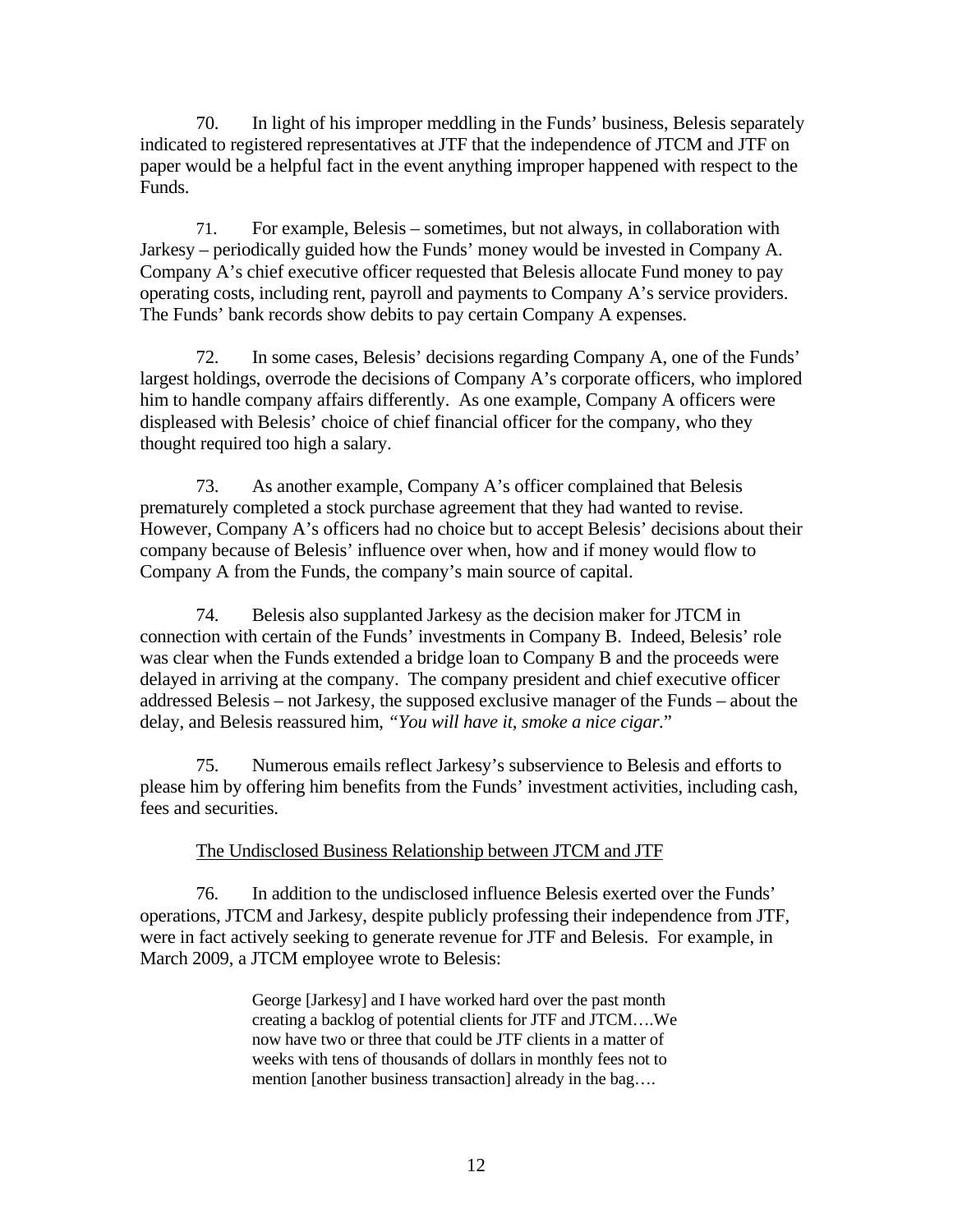The failure of your staff to execute payment on our contract has put a stop to our progress. . . . I still have high hopes for the potential of this liaison between JTF, JTCM … and myself. Based upon your email below I estimate that you feel same. George, I know is optimistic of the potential that this relationship holds….

77. In March 2009, the director of a company that JTCM and Jarkesy had steered to JTF asked to meet with Belesis before paying for JTF's services. In response, Belesis erupted at Jarkesy: "*GEORGE WHAT KIND OF BULL[…]T IS THIS*".

78. Jarkesy's reply indicates his allegiance to Belesis:"*I just told him to send the stock and money, sign the document or get lost*," he wrote. "*I think this will get done today. Nobody gets access to Tommy [Belesis] until they make us money!!!!!*"

#### Jarkesy and JTCM Diverted the Funds' Money to Enrich Belesis and JTF

79. In breach of his fiduciary duty to the Funds, Jarkesy, through his role at JTCM, actively negotiated fees on behalf of JTF and Belesis in connection with the Funds' activities, to the detriment of the Funds.

80. Jarkesy used his role as manager of the Funds to enrich Belesis and JTF, and kept an appreciative Belesis apprised of his efforts. For example, Jarkesy giddily wrote to Belesis in March 2010: "*[W]e are all going to make so much f[…]ing money this year, the clients of John Thomas are going to have a banner year….Write yourself a check and get ready to cash it \$45 million.*" Belesis replied, "*Sounds great buddy, look forward to it…. Lol [laughing out loud],*" to which Jarkesy responded, "*Your [sic] going to not stop laughing when you are liquidating everyones [sic] stock*."

81. On another occasion, after Belesis complained that Jarkesy was not securing sufficient fees for JTF in February 2009, Jarkesy responded that "*we will always try to get you as much as possible, Everytime [sic] without exception!*"

82. Overall, Jarkesy's allegiance to Belesis and JTF cost the Funds significant sums of money, directly or indirectly, for placement fees, loans to small companies that then used the money to pay fees to JTF, and for unearned bridge loan fees JTF received for doing no work.

## Fund Money Was Routed to JTF for Unearned Bridge Loan Fees

83. The Funds extended short-term bridge loans to small, usually private companies. In exchange for the loans, the Funds received interest on the amount of the loan and what Jarkesy called an "equity kicker" of stock, options or warrants in the company.

84. JTF and Belesis occasionally introduced Jarkesy and JTCM to candidates for bridge loans. For its involvement, JTF earned a fee of approximately thirteen percent of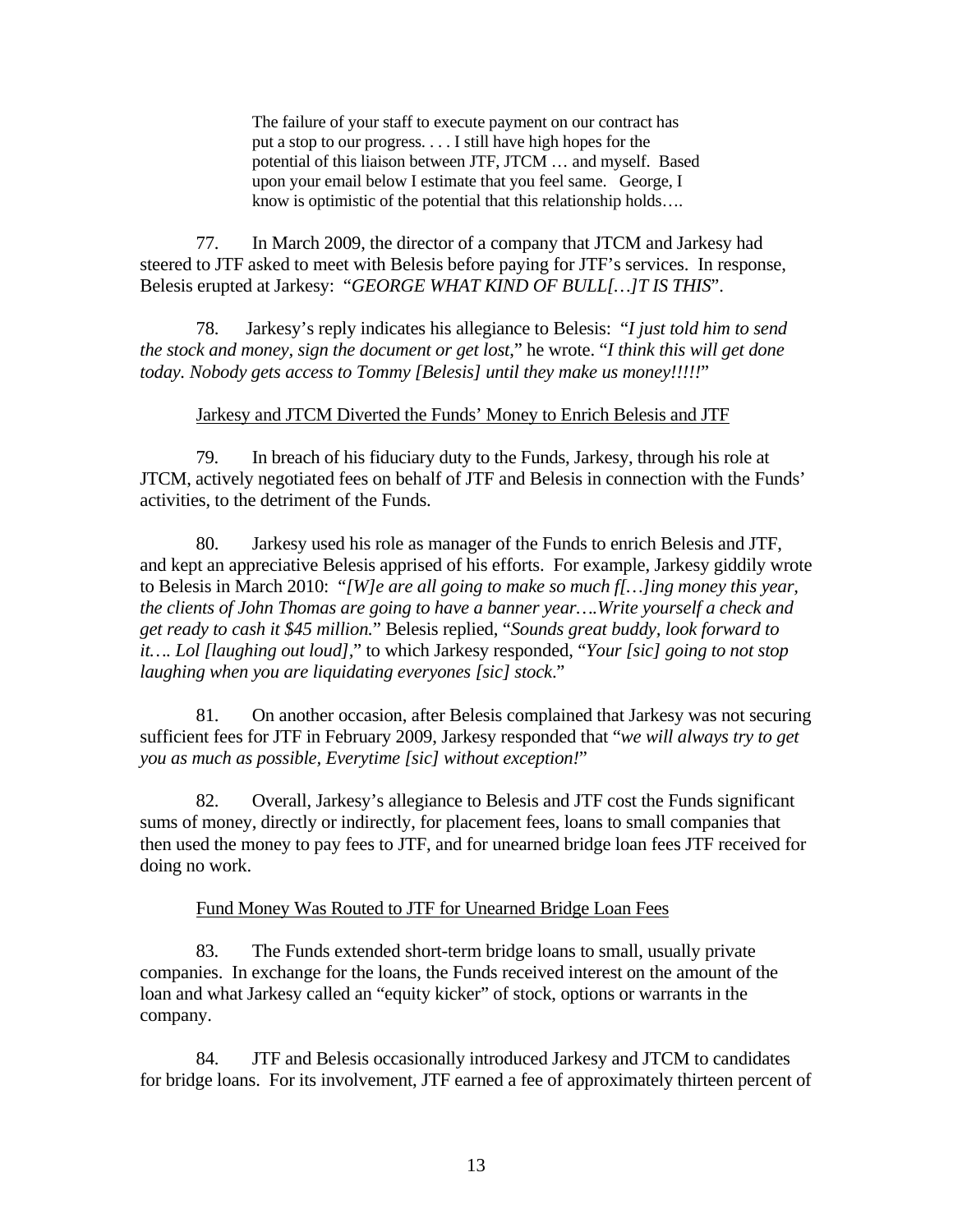each bridge loan the Funds made. Jarkesy and JTCM made no effort to negotiate a lower fee for JTF.

85. The Funds typically extended bridge loans to struggling, cash-poor ventures. Every dollar provided in the loan was essential to the borrowers' future prospects and, therefore, the Funds' investment in the borrowing companies and chances of ultimately being repaid. Jarkesy, however, often abandoned his fiduciary duties to the Funds and affirmatively negotiated arrangements whereby the borrowers would divert large fees to JTF using proceeds received from the Funds.

86. Jarkesy abandoned his fiduciary duties to the Funds and negotiated arrangements whereby the borrowing companies – in which the Funds were invested and from which the Funds sought repayment – would divert large fees to JTF using proceeds received from the Funds. Thus, Jarkesy, in his capacity as manager of the Funds, when negotiating bridge loans between the Funds and the borrowing companies, placed the interests of Belesis and JTF above the interests of JTCM's clients, the Funds, and assumed responsibility for negotiating on behalf of Belesis and JTF. As examples:

- a. In March 2009, Jarkesy offered Belesis increasingly favorable fees on a bridge loan the Funds were extending to Company A, and also offered him commissions and warrants without Belesis requesting such benefits.
- b. In February 2010, Jarkesy drafted a \$130,000 commission for JTF in a term sheet for a \$1 million bridge loan to a company that expressly informed him that it did not want to commit to long-term financing with JTF.
- c. In May 2009, Jarkesy structured a transaction between the Funds and Company D specifically so that JTF and Belesis could be "the hero," as Jarkesy wrote in an email, and earn commissions and fees.

87. Belesis and JTF were willing recipients of the Funds' generosity provided by Jarkesy and JTCM, but it was Jarkesy who was responsible for negotiating their fees from the Funds' bridge loans.

88. So beholden was Jarkesy to Belesis and JTF that in some instances, Jarkesy negotiated and procured a fee for them even though they had not referred the borrower to the Funds for financing and had done, at most, minimal work relating to the loan. For example:

> a. Jarkesy was a director of Company D and introduced the company to the Funds for a bridge loan and to JTF for long-term financing. When the Funds extended a bridge loan in October 2008, JTF received a full fee for having done merely negligible work relating to the loan.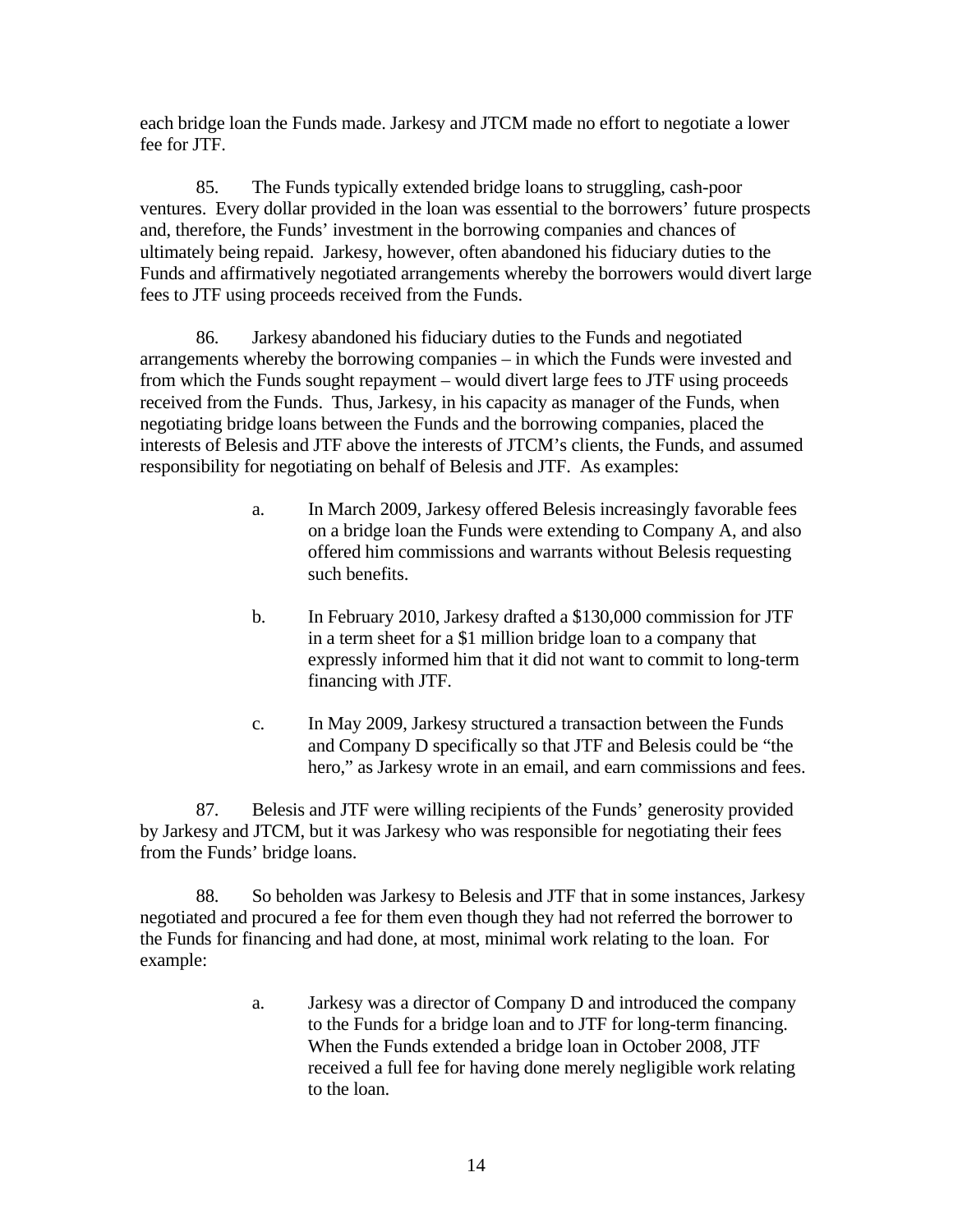b. Jarkesy was a director of Company B and brought the company to JTF for investment banking work in the summer of 2010. When the Funds extended a bridge loan to Company B, JTF received a fee on the loan despite having done only minor work on the loan or the referral.

89. Between 2008 and 2010, JTF was paid a total of \$488,750 in fees from four bridge loans, including at least two for which it did nearly inconsequential work. JTF's fees came from the borrowing company, which paid the fees upon receipt of the bridge loan money from the Funds, thereby immediately diminishing the loans the Funds made by the amount of the fees Jarkesy arranged for JTF.

90. In addition to the bridge loan fees, Jarkesy and JTCM paid JTF more than \$741,000 in brokerage commissions from the Funds' securities trades, and nearly \$2.5 million in placement fees for selling shares of the Funds.

# **D. VIOLATIONS**

1. As a result of the conduct described above, JTCM and Jarkesy willfully violated Section 17(a) of the Securities Act, Section 10(b) of the Exchange Act and Rule 10b-5 thereunder, which prohibit fraudulent conduct in the offer or sale of securities and in connection with the purchase or sale of securities.

2. As a result of the conduct described above, JTCM and Jarkesy willfully aided, abetted and caused the Funds' violations of Section 17(a) of the Securities Act, Section 10(b) of the Exchange Act and Rule 10b-5 thereunder, which prohibit fraudulent conduct in the offer or sale of securities and in connection with the purchase or sale of securities.

3. As a result of the conduct described above, JTCM and Jarkesy willfully violated Sections 206(1), 206(2) and 206(4) of the Advisers Act, which prohibit fraudulent conduct by an investment adviser, and Rule 206(4)-8 thereunder, which prohibits making any untrue statement of a material fact or omitting to state a material fact necessary to make the statements made, in light of the circumstances in which they were made, not misleading to any investor or prospective investor in a pooled investment vehicle or otherwise engaging in any act, practice, or course of business that is fraudulent, deceptive or manipulative with respect to any investor or prospective investor in a pooled investment vehicle.

4. As a result of the conduct described above, JTF and Belesis willfully aided, abetted and caused JTCM's and Jarkesy's violations of Sections 206(1), 206(2) and 206(4) of the Advisers Act, which prohibit fraudulent conduct by an investment adviser, and Rule 206(4)-8 thereunder, which prohibits making any untrue statement of a material fact or omitting to state a material fact necessary to make the statements made, in light of the circumstances in which they were made, not misleading to any investor or prospective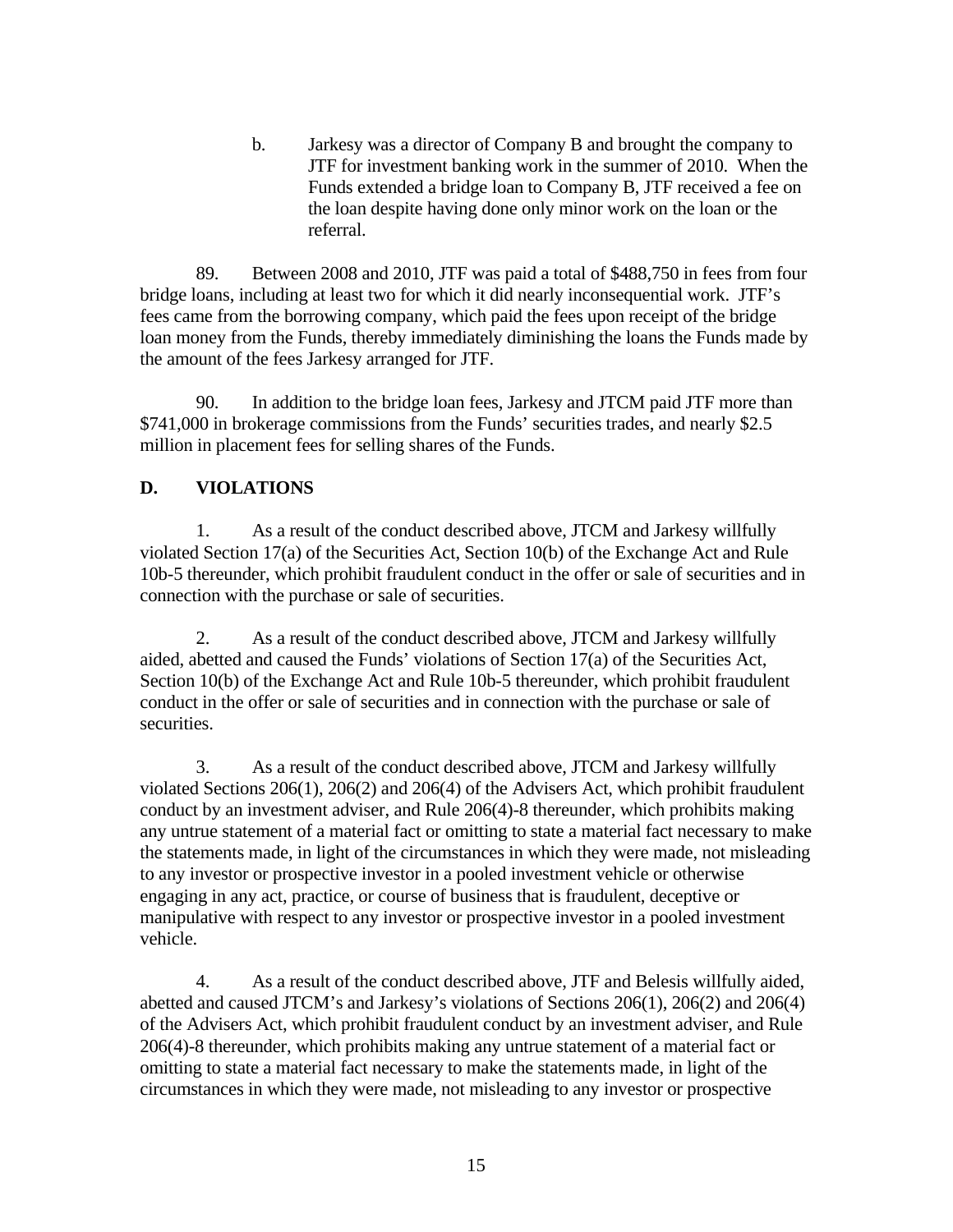investor in a pooled investment vehicle or otherwise engaging in any act, practice, or course of business that is fraudulent, deceptive or manipulative with respect to any investor or prospective investor in a pooled investment vehicle.

#### **III.**

In view of the allegations made by the Division of Enforcement, the Commission deems it necessary and appropriate in the public interest that public administrative and cease-and-desist proceedings be instituted to determine:

A. Whether the allegations set forth in Section II hereof are true and, in connection therewith, to afford Respondents an opportunity to establish any defenses to such allegations;

B. What, if any, remedial action is appropriate in the public interest against Respondents pursuant to Sections 15(b)(4) and 15(b)(6) of the Exchange Act including, but not limited to, disgorgement and civil penalties pursuant to Section 21B of the Exchange Act;

C. What, if any, remedial action is appropriate in the public interest against Respondents JTCM and Jarkesy pursuant to Section 203(f) of the Advisers Act including, but not limited to, disgorgement pursuant to Section 203(j), civil penalties pursuant to Section 203(i) and censure pursuant to Section 203(e) of the Advisers Act;

D. What, if any, remedial action is appropriate in the public interest against Respondents JTCM, Jarkesy, JTF and Belesis pursuant to Section 9(b) of the Investment Company Act including, but not limited to, disgorgement pursuant to Section 9(e) and civil penalties pursuant to Section 9(d) of the Investment Company Act; and

E. Whether, pursuant to Section 8A of the Securities Act, Section 21C of the Exchange Act, and Section 203(k) of the Advisers Act, Respondents should be ordered to cease and desist from committing or causing violations and any future violations of Section 17(a) of the Securities Act, Section 10(b) of the Exchange Act and Rule 10b-5 thereunder, and Sections 206(1), 206(2) and 206(4) of the Advisers Act and Rule 206(4)-8 thereunder, whether Respondent Jarkesy should be prohibited from acting as an officer or director of any issuer that has a class of securities registered pursuant to Section 12 of the Exchange Act or that is required to file reports pursuant to Section 15(d) of the Exchange Act if the conduct of that Respondent demonstrates unfitness to serve as an officer or director of any such issuer, whether Respondents should be ordered to pay a civil penalty pursuant to Section 8A(g) of the Securities Act, Section 21B(a) of the Exchange Act, Section 203(i) of the Advisers Act, and Section 9(d) of the Investment Company Act, and whether Respondents should be ordered to pay disgorgement pursuant to Section 8A(e) of the Securities Act, Sections 21B(e) and 21C(e) of the Exchange Act, Section 203(j) of the Advisers Act, and Section 9(e) of the Investment Company Act.